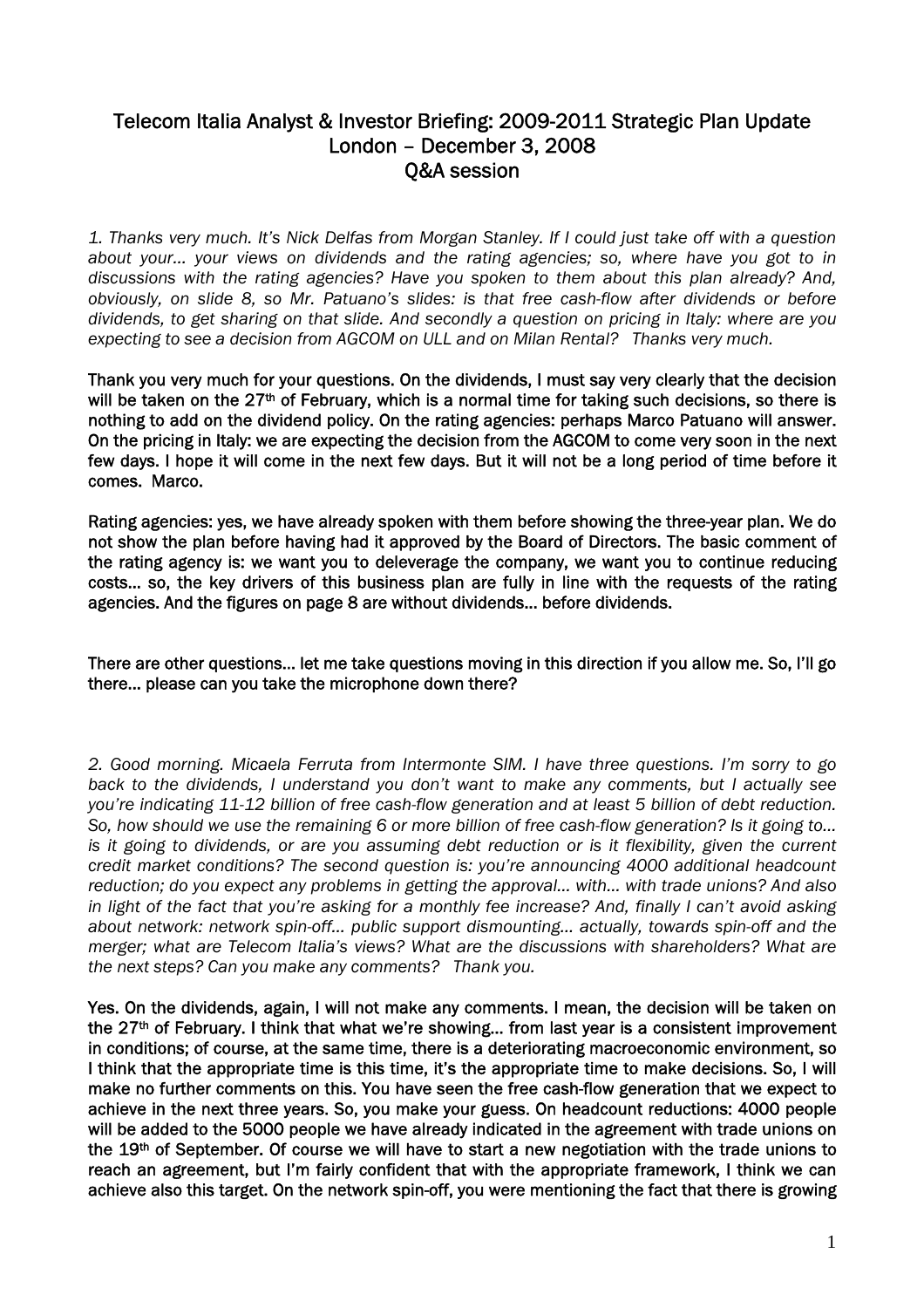enthusiasm in Italy about network, but this enthusiasm has a lack of information and consistency, because everybody is meaning whatever crosses his mind on network separation. We think that the network is core to our business, we are open to considering synergies as we indicated and we are already achieving; we have mentioned the agreement we have with Vodafone on mobile infrastructure, we have mentioned the agreement we have with Fastweb on the fixed. So, there is scope for doing something that makes sense industrially, that increases the cost efficiency of the system, that increases the overall environment in which we are operating; but we have already given an answer: our answer is open access; open access is under discussion with the regulatory body; the regulatory body will come up with a decision in the next few days. We think that, given what we have been considering so far, in terms of the regulatory environment, the macroeconomic environment and our strategic aims, that, for the time being, is what we mean on the network. In the future we will see. But of course, we will never consider any spin-off of our core networks, the intelligent network… I mean, whatever pertains to our core business will never be the object of a spin-off. We can consider something that makes sense industrially, something that rationalizes costs, something that contributes to our overall cash position in terms of efficiencies, but nothing that impacts on our strategic position and on the strength that we have built over the years.

### Can we go this way? I'm sorry, I will come that side in a few minutes. Next question, please?

*3. Good morning. It's Luigi Minerva from HSBC. Three questions. The first on the net generation access investment: can you tell us how much you plan to invest in fiber-to-the-home or fiber-to-thenote ADSL over the next three years? The second is if you can give us an idea of what proportion of OPEX and CAPEX are fixed and what proportion is variable? And the third is on the tax investigation following the Blue breakup assets acquisition: if you can just give us an update. Thank you.* 

### Thank you very much. I'll ask Stefano Pileri to answer to the question on the fiber network. Stefano.

Yes. We are going to have a very selective project of fiber deployment in the most important metropolitan areas in our country, in the domestic, especially in… naturally, in Milan and Rome, and in 2011 in the main fixed-in cities that we have in Italy. The investments are going to be 75 million in 2009 and a little bit more than 200 million in 2010 and 350 million in 2011, for a final coverage of past lines of about 3 million. This is our plan. I'll repeat again: it's fiber-to-the-home mainly and fiber-to-the-building-based projects; we have taken advantage of the very recent law that allowed us to utilize the DAKS available in the main cities without any additional cost when the DAKS are available. This is very important in our plan. And, as you can see, we reached… we reduced our capex still maintaining a very important penetration in these kinds of cities.

On the OPEX variable versus fixed component, the figure is 70% versus 30%. We're aiming to improve the ratio between fixed and variable costs. And, on the tax investigation I think that… well, what we're doing is we're on the verge of reaching an agreement with the tax authorities and I think that by the end of the year I assume that we will have cleared the situation with the tax authorities. So, we are expecting this not to be a problem any longer. And anyway, the… we… we… we think that our provisions for the tax investigation are sufficient to cover the agreement with the tax authorities.

Okay. Now, let's take the…. Hand the micro here this time… please, go ahead.

*4. Thanks. James Britton from Nomura. Can you tell us whether you have budgeted for any spectrum investment over the next three years in your plan? So, if yes, how much? If not, why don't*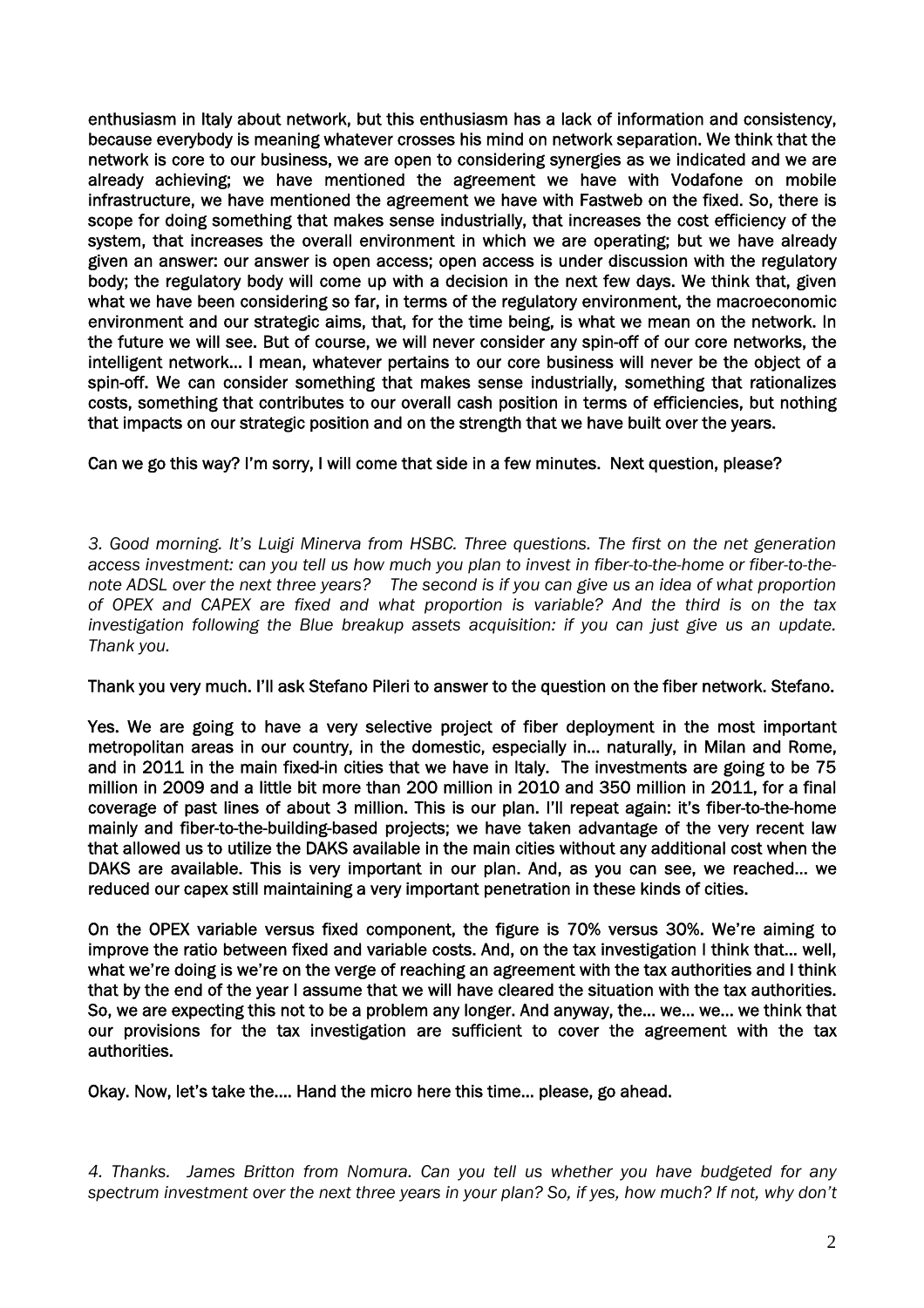*you need to improve the spectrum? Secondly, can you just clarify the effects of the function you use for Brazil 2009? Thank you.* 

### On the spectrum can you add something?

You know that in the mobile environment two things are going to happen: the first thing, which is very important, is the evolution of the broadband mobile, mobile broadband that requires more capacity, and then that is asking for more carriers in our network and…but the second very important thing that is going to happen is the refarming. The refarming that will allow us to utilize the 900 megahertz spectrum where we have more carriers than in the 3G for all… for the 3G services. But, answering to your question… and then, we do not see a stringent and an urgent need for more carriers in our broadband evolution of our network in the domestic. But, answering to your question, we are absolutely interested in obtaining one more carrier, and we are looking very carefully at the IPSE frequency that probably will be made available in the short term, in a short period. And we are looking very carefully at these kinds of carriers. And we already have the resources to address this kind of target in our plan.

Fixed rate for Brazil: 2009, end of period, it's expected at 66 in our… in our business plan. So, you asked for 2009. So…

We'll take a couple more questions on this side, and then we'll go back to the other one.

*5. It's Nick Lyall from UBS. Can I ask two as well, please? Given the increased focus of Brazil, would you consider buying… or think buying as a minority might benefit you? And then, secondly, on the Telephonica view: have they helped put together this plan and could you tell us what their view on the new strategic plan might be? Thank you.* 

Well, on the second question: of course you have to ask Telephonica, but... we are independent companies. Telephonica is one of our shareholders, sitting on the Telco's Board, we have two members of the Board that are executives of Telephonica, but when they sit at Telecom Italia's Board, they defend the interests of Telecom Italia. So, there's no intermix between our plans and Telephonica's plans. On the other hand, I must say that the cooperation with Telephonica, on the… on the synergy plan, is going ahead very well and we are quite satisfied with the relation, but this is a completely different chapter. So, we are happy with this but everybody has its own 'home' to mind of. What was the first question?

If we want to buy back the…

Oh, the buyback of minorities. No, we don't buy back minorities. No.

(…) on Telephonica, as I said before, the Board has strongly supported this plan and… including the Board members of Telephonica.

Yes, please.

*6. It's Steve Malcom. I have three questions, please. First on regulation, second on conditions. You mentioned a regulatory drag in the last year of 900 or so billion euros of revenues; can you just outline what you think the regulatory drag will be to the course of your plan, given your MTRs and what you expect the euro going forward? Secondly on MTRs in Brazil: what do you… what's you*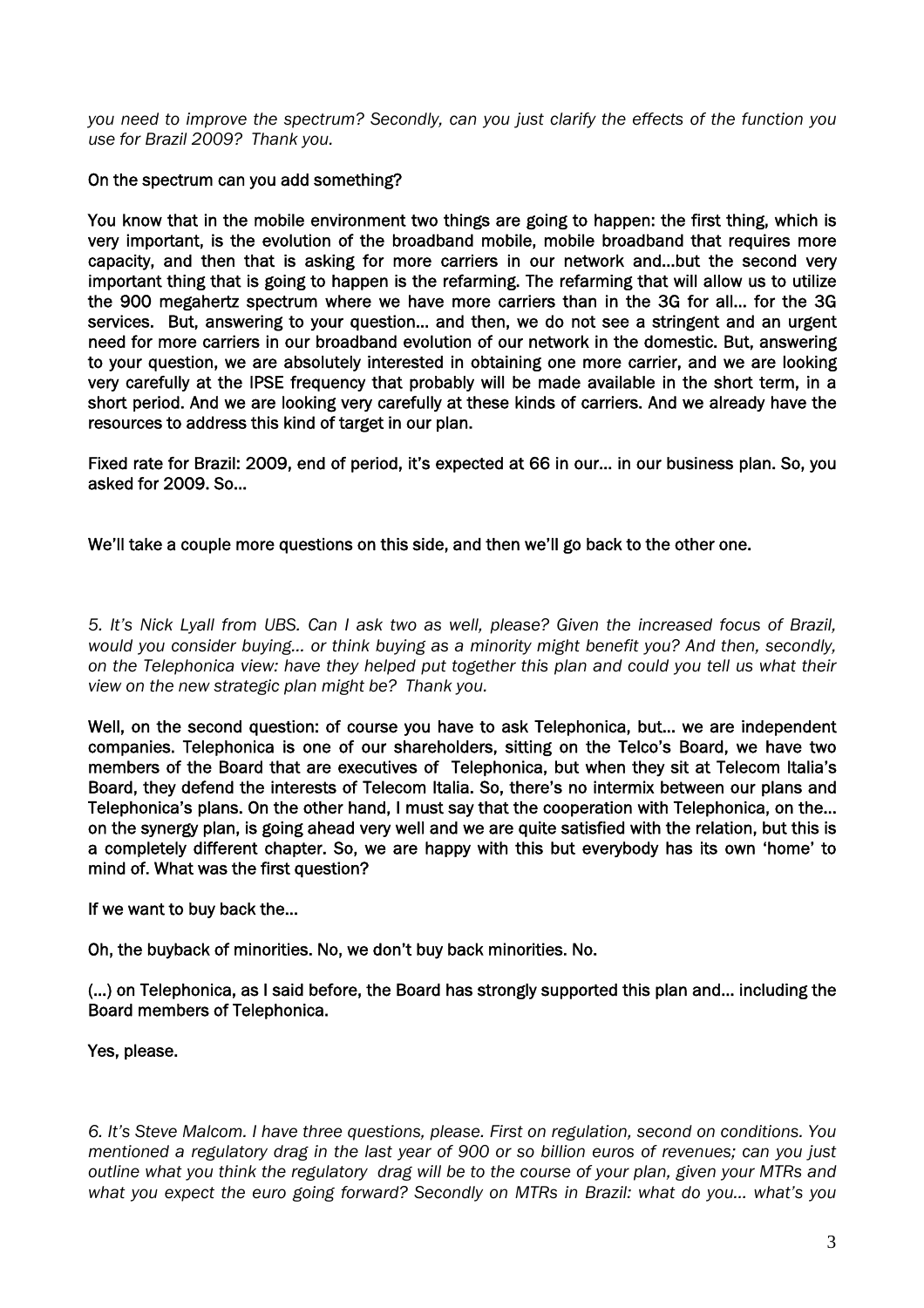*planning horizon for the level and timing of cuts in MTRs in Brazil over the next three years? And, finally just on… maybe Mr. Patuano could elaborate a little on his comments on your appetite for debt beyond European and US markets? So are you thinking specifically of Japan, or should we think more, kind of… towards sovereign wealth funds and things like that? Thank you.* 

On the regulatory assumptions, we are assuming that the residential… the subscription fee will be increased by 1.26 euro per month from the  $1<sup>st</sup>$  of February 2009. And consequently we will have an increase in wholesale line rental, which is 12%... which is minus 12% compared to the retail fee. The NATE fee, which is 20% of the retail fee, the unbundling… the unbundling fee will also be increased: we assume that the… I already answered… about… that there's a decision that is forthcoming in the next few days. We assume… we have asked for more than 1 euro, I think we'll end up with 1 euro, approximately. On termination, on voice there is, as you know, a progressive reduction in termination that will bring a more even situation, a more equilibrated situation among all the operators. So, we envisage a much better regulatory environment than the one that Telecom Italia has experienced over the last several years. I think that… I mean, the increase in the subscribers fee has been… is… will be… when it will be approved in the next few days, I think will be a major success because Telecom Italia has not received any… has not been allowed any increase over the last six years. When there was a very small increase in 2002 it was marginal compared to the one we will be, crossing fingers, achieving in the next few days. So, I think that we will be working in a much better regulatory environment; I must add that after the open access negotiation with the subscription of commitments with the regulatory authority, there will be a new market analysis process ongoing in the year 2009 and as a consequence of this new market analysis we are expecting a much more open regulatory environment, again. So, I think that we are coming out of the worst period and we are entering into a much better period from a regulatory point of view.

On… bond: yes, Far East is one of our carriers. I personally have traveled in Japan a few weeks ago with Ms. Rita and we found a very interesting appetite for corporate issuers in the Far East as well as… as you mentioned, some investors in the Middle East area are potentially interested in bond; so this is another area where we are frequent issuers so we have pretty much know-how and what I think is extremely important is that we want to (…) not only for shareholders for equity capital market but also for debt capital market… it's important today that potential investors have a good vision of what the company is… of what the company is, of what the expectations on our securities are… so, we are… we do not want to only stay in the US and Europe. So, the answer is yes, yes.

And Brazil.. yes. The regulatory framework in Brazil that we assumed in our plan is more or less that the termination… the mobile termination rate, the so-called VUM in Brazil, will be maintained broadly stable. It's around 40 reias… 40 real cents. The assumption is that the number portability is already in place and so all our fixed mobile convergence strategy is based on such assumption. And the last is unbundling of local loop. Unbundling of local loop has been introduced in the new regulation plan, but in our plan we assume that the ULL will take place in 2010.

Let's go to this side, now… if you allow me. Then I'll come back. Please.

*(…)* 

Wait a second.

*7. It's Terence Sinclair from Citigroup. Are you making the assumption that you can raise mobile prices again in Italy?* 

We hope so. No… go ahead.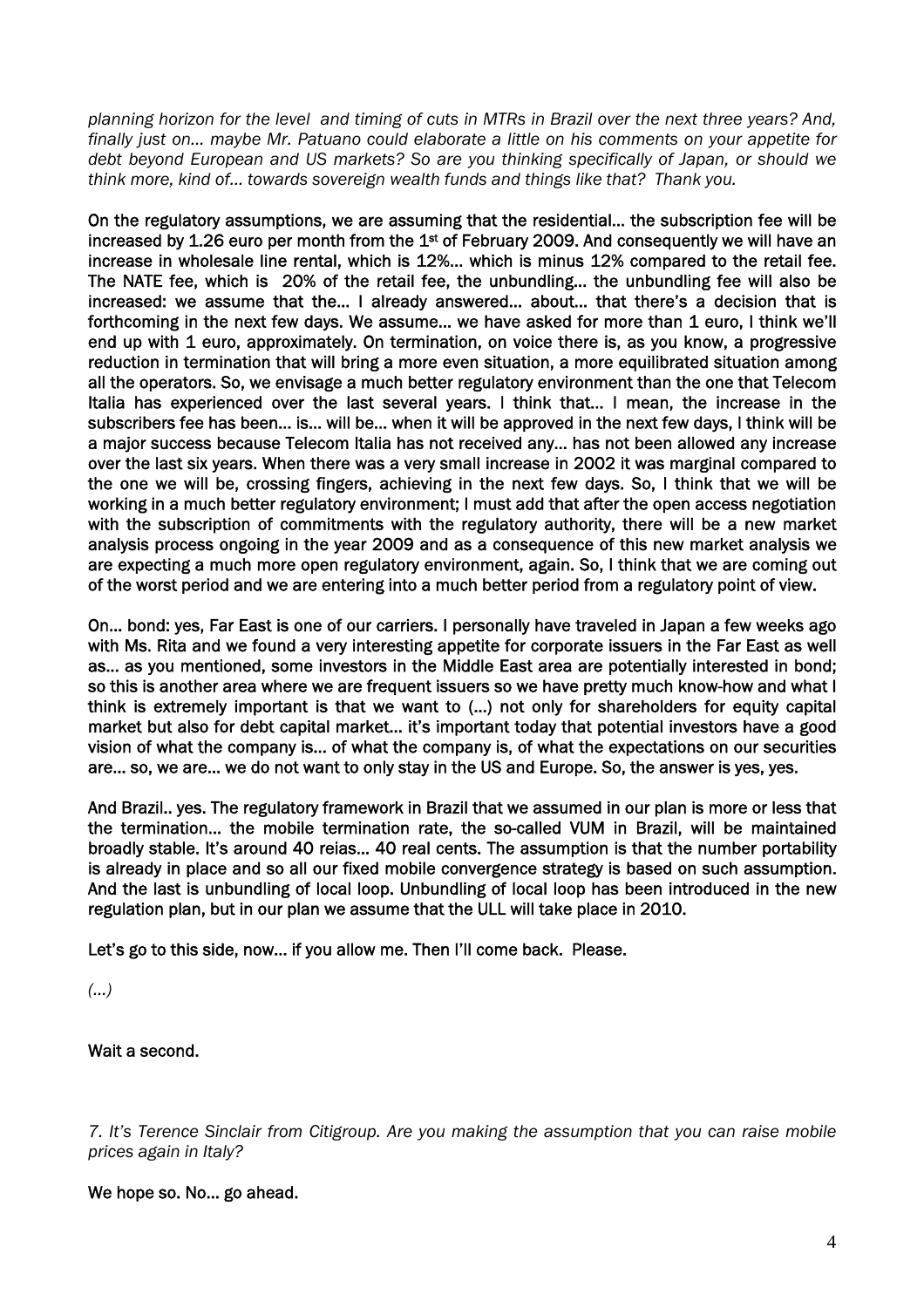### *I was thinking: am I right to assume that you have ruled out a capital increase this morning?*

Yes. You're right in assuming that we have ruled out a capital increase. We said it several times and we keep saying it. You keep asking us, but we are very confident that our plan is strong enough in terms of cash generation, in terms of leveraging, to avoid any suspect of a capital increase. I think we are not… I mean, the figures you have seen… the figures you have seen are not consistent with a capital increase. I think that the long-term outlook that we see is an improving long-term outlook in normal conditions. Of course, now we are in fairly uncertain conditions because of the macroeconomic environment. Nobody knows where we're going and what the outcome of this recession will be. By the way, I must say that we have not seen dramatic signs of recession in Italy. I think that the recession is hitting worse other countries, it's hitting the UK, it's hitting Spain, countries in which we are not operating. In Italy apparently… well, first of all, the debt ratio of families is very low, so families are not cutting their spending, we have not seen any signs of slowdown till the second half of November; then we have seen very few signs. The repricing that we have made has been successful, has been taken up… of course our customers for a short while have been unsatisfied about the price increases, but they have taken these price increases and they've remained loyal to us. So I think that, all in all, I must say that, despite the macroeconomic environment, we are quite confident for the future.

*If I may just follow up on that: and what would you normally expect in the sense that a price cut stimulates a little bit of elasticity but a price rise would stimulate at some stage some falling in volumes?* 

Yes, you're right. But the problem is that if you do it on a macro… on an aggregate basis, you have an elasticity that doesn't tell you many things. If you grow in a much more granular kind of analysis, and you make elasticity for different segments of the market, you will see that the higher standing segments of the market have a much lower elasticity. And what we have done, and we have declared in all our presentations, is that we want to focus on value customers; value customers have lower price elasticity, low level customers have a much higher price elasticity. But we… of course, because we are a mass operator, we are in that market, but we are not focusing on that market. So, the impact that we have seen is… of course the minutes of usage are not growing as they did in the last two or three years, because of the strong decline in prices, but, I mean, I must say that this is good news for us, because it means a much better… a much better quality of service. So, the price increase has been taken up. Whether we can do a second price increase, that… I mean, I neither rule it out and neither confirm. I think that this will depend on market conditions, it will depend on the competitive environment, it will depend on any… we have already brought home very important successes and I think that this is good enough for the time being. This is another confirmation that the environment that we are creating in Italy is a much better environment than it has been for the last six years.

### Did I miss something?

No, no just to confirm that the repricing has also been an important move in order to allow us to compete more aggressively. So in the near future we will expect some decreases in prices because we will push again on volumes in that time. But, on the other hand, the success… I confirm what the CEO has been saying, that the success of the move has been in terms of no turn and no strong elasticity on volumes.

Now we must be polite, because we have not given… to any ladies, so far. So, please, go ahead.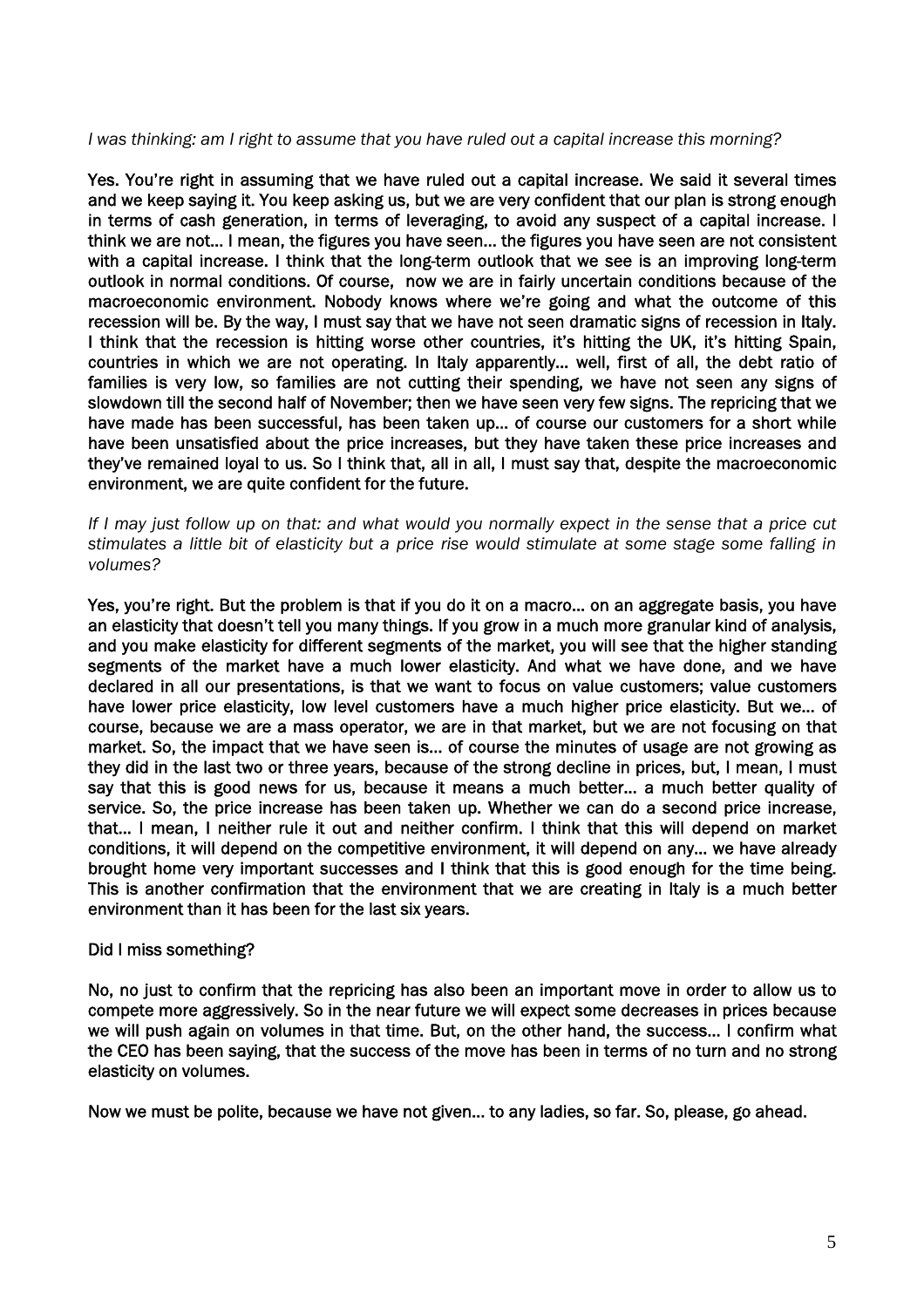*8. Thanks very much. It's Robin Bienenstock from Sanford Bernstein. I have a couple more questions. I just wanted to ask you: a lot of your growth seems to be depending on broadband growth; I wanted to ask you: what are your forecasts for market level broadband growth? And what is the penetration of broadband that you're expecting at a national level in, say, 2010, 2011?* 

## Mr. Cicchetti… do you have other questions?

*The second question was just about your ICT growth: I'm interested to know what percentage of your ICT growth do you expect will come from small- medium-size enterprises and what percentage from large enterprises?* 

So, let's start from the first question. The first question is about broadband. We see that the Italian market is going to recover, gradually recover the gap vis-à-vis the other European markets. So in our forecast we maintain the same growth rate year per year. So it means that it will be something like 1 million, something more than 1 million subs per year, additional subs per year. The market share that we are assuming in order to justify our targets are… is 45% more or less of market share on the net addition. So, in order to divest, some things need to be put in place in Italy. The first is… as you perhaps already know, our country is the country with the lowest penetration of personal computers. So, to that extent, what it seems likely to be put in place… let's say the so-called broadband without PC, that means broadband with new equipment, with new customer equipment that allows to be connected to the network even without a PC. And the second, of course, is to increase the personal computer penetration. There are some important public administration projects that are taking place just in these days. On the other hand, always on the broadband, we are forecasting a significant increase in the ARPU, that will be driven by additional services, and by, let's say, the different ratios between the free and the flat offers. And I think this could be enough for the broadband. As far as the ICT is concerned, I think that the targets that… I can mention what the situation is right now, at the end of 2008: small and medium-size enterprises account for less than 10% of ICT revenues; of course we see that this is an important market in Italy; our growth projects are mainly based on this segment, you know that in Italy there are over 4 million small and medium-size enterprises it's a very, very specific market in terms of IT; this fragmentation of the market of small and medium-size enterprises also justifies, let's say, the lower expenditure in IT in Italy… the difference with the other.. the other… so, our objective to double the ICT revenues will be really focused on small and medium enterprises.

# Please, go ahead.

*9. Great. Thank you very much. It's John Karidis from MS Global. I've got three quick questions, please. Firstly, do you feel comfortable there's more than 1 bar of Handsnet in Germany ? Secondly, could you remind me of the cost involved in you exercising the call option on Telecom Argentina? And thirdly, why are you comfortable that assuming unchanged Brazilian mobile termination rates is prudent enough?* 

Well, first of all, on Handsenet: what I said very clearly is that we have not declared the assets that we're selling, we have declared the assets that we're keeping. So, given the complicated environment in which we are, we have no intention of selling our assets on the cheap side, we want to have the best environment for selling and we will decide to sell whatever asset is in the… in the… at the right time and to the right buyer and at the right price. So, we have an ambitious plan, what we said is that we'll concentrate only on Italy and Brazil and of course that means that everything else can be disposed but we will see the conditions. And… but of course our target is to deleverage severely the company. So, we will do the disposals, but we will do it in a very careful way in order not to sacrifice value. On … on the call option…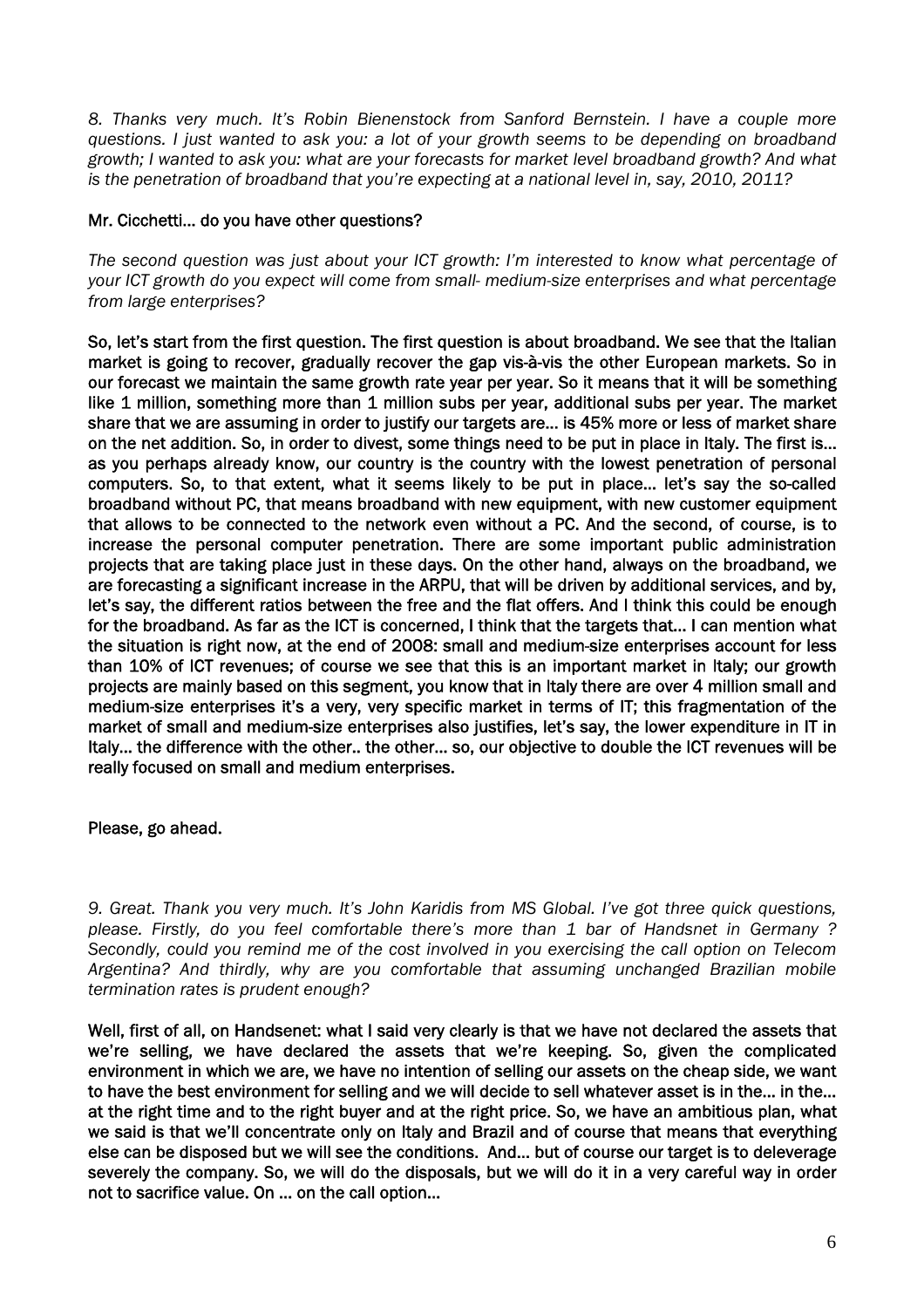I'll answer.

Telecom Argentina specialist…

Yes…

Well, the call option has a portion that has a fixed price, which is 99 million US dollars, and a portion, which is at most one third, that is market price. So, today an estimated call option price is in the range of 170-180 million US dollars for the whole 50% of Sofora, which is not in our hands. What we said more than once is that we are working in order to have a new local partner and to let the new local partner have a very significant portion of this 50% but we strongly want… we only consider the full control of Telecom Italia on Sofora. So, with… in this sense you can elaborate more on the price and the fact that we are not considering any cash disbursement so forth for this.

Oscar…

The third was about Brazil. There are two main reasons why we are assuming, let's say… I told you broadly stable. There are two important things on Brazil that are important and need to be taken into consideration: the first is that we are at the day after of a big concentration on the wireline business, because the government has just authorized the concentration among the two incumbent in two different areas; so, to that extent, as you… as we have already seen from the first decision about the so-called PGR, they, to some extent, don't want to penalize the wireless, because this is something that is, let's say, they authorized something in the wireline area. The second is that the third-generation network rollout is... essentially it's at an early stage, so in the mobile industry… needs to be to some extent subsidized in order to have financial resources to develop. Then there are important considerations about the termination rate, because Brazil is a market where termination rate is significantly high but the traffic volumes are significantly low. So, we foresee… first of all, the termination by contract will be stable till June 20, 2009; second: in our evaluation, even if we take into consideration the possibility of a slight decrease, that could be around 10%, that could be compensated by the elasticity on traffic, taking into account that the volumes are really low.

### Go ahead.

*10. It's James Ratzer from New Street Research. I have three questions, please. The first one regards your cost assumptions: do you feel you're actually holding back on your cost reduction targets? I ask that because if I look at your overall nominal reductions in cost over the next three years domestically, it only looks like it's about a decline of 1% per annum, which would be one of the lowest of the European incumbent, but at the same time you're forecasting an inflection in sales growth. So, if the sales growth inflection doesn't come through, do you have further capacity to reduce your domestic OPEX? The second question is just regarding mobile broadband data card, please: you were able to give some numbers from your plan in terms of how you forecast that market specifically to grow over the next three years and you forecast that hasn't any detrimental impact on the fixed broadband market? And a third question, a point of detail, is that you mentioned TI Sparkle could be a disposal candidate; are you able to let us know what the revenues, EBITDA and capex of that business are, please? Thank you.* 

On your first question, your cost assumptions don't sound right with my arithmetic. So, there must be something that… but I'll give you a benchmark. We are benchmarking our company with a very detailed benchmarking instrument. And what is coming out is that in several areas we are among the best performances… performers. If you take all the cash costs, opex and capex, we are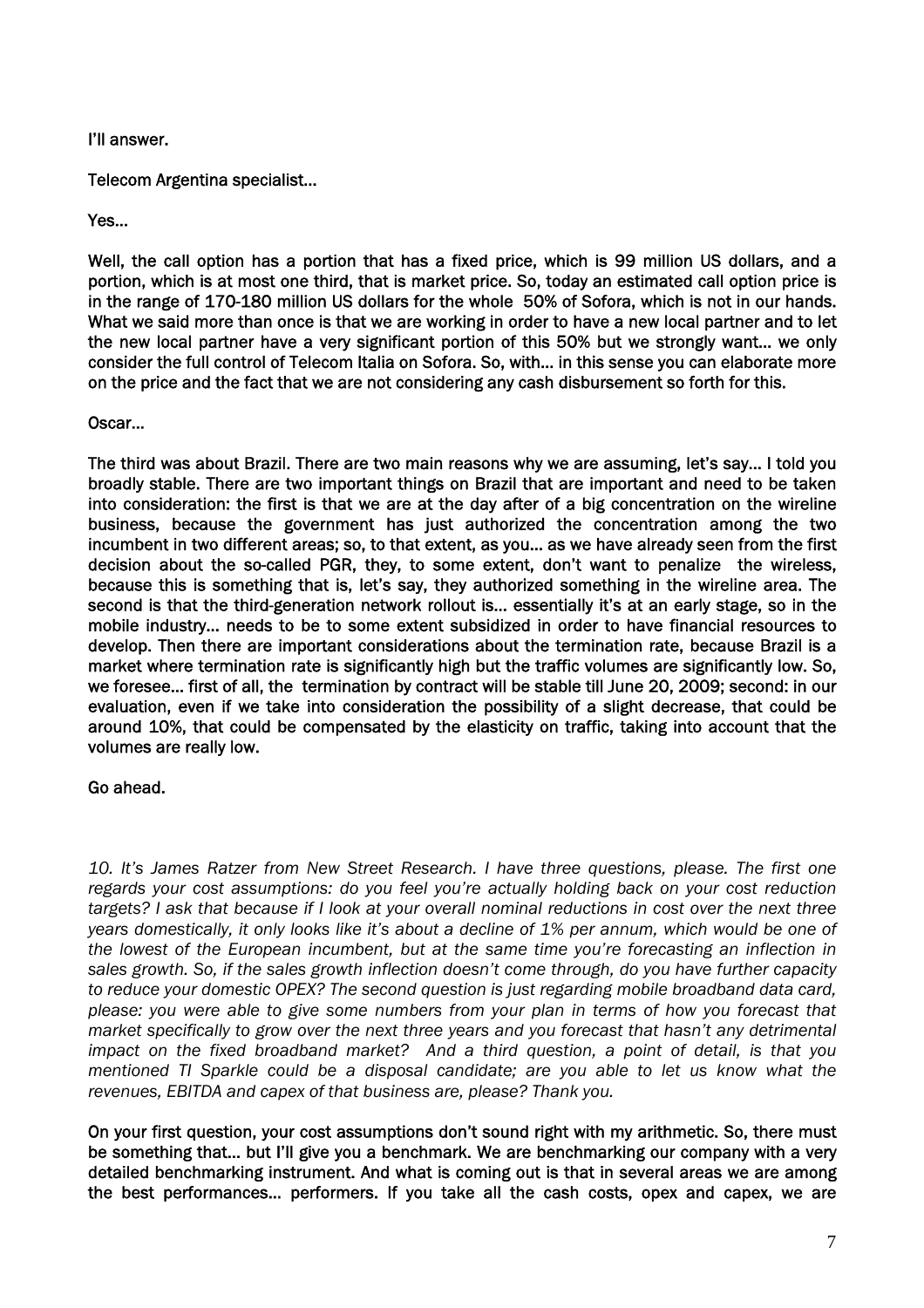approximately at the same level as KPN in terms of efficiency, because measuring the entire structure of costs. We have areas in which we are, of course, out of the benchmark, and we are targeting very strongly to become the benchmark in that area and we have tried to do a very detailed analysis of our position and the way to reach the… the… a best of breed kind of position in our cost structure. Of course, as you know, there is always something better to do and improvements to make, but what we have done… and this is quite a strong change from the beginning, the first plan that we presented at the beginning of March. So, that was two months after I had taken the this position; of course, I was not deeply involved in the company, I had a limited view of the problems of the company. In the last nine months we did a thorough analysis of every area and we have come out, as you have seen and you will find in the figures and in the papers, we have come out with a very detailed analysis where we have the problems, the actions, the key performance indicators that we want to achieve. So, it's something that can be analyzed, can be followed, there are the milestones, so, first of all for our internal purposes and then for having a track record to present to the market. I mean, what I'm used to is to give a track record. And of course I'm happy of what we have done so far, we have addressed costs, also in terms of layoffs, I have given a figure where we have shown that we are ahead of time in terms of working; we are analyzing the macro organization of the company and we are reassessing all the processes. So, that takes time. Whenever there is… as you've seen, we have come out with one layoff (…) of actions in September; we are coming out with a new one now and whenever we come out with new conclusions on our assessment, we come up with new terms. But, for the time being, I think we've done a very good job and the entire organization is fully committed to achieving these targets. On mobile broadband, Oscar.

Yes. The mobile broadband, as we said in the first presentation, is one of the main and most important growth areas in our business plan in the domestic area. We are planning to increase our current revenue, so this year's revenues, more than 70% in three years' time, the last year compared with this year. So, let's say that the number of users, which right now are 3 million, will become close to 9 million. It is important to highlight that we have an important leading position in the market and we… in our plan we want to maintain our important market share that is something… that is more or less around 50%. You also asked about the data cards? In our plan… now we have 500,000 data cards out of the 3 million subscribers and at the end of the period we are forecasting that 50% of the broadband users will have… will be data cards. In terms of revenues, the source of revenues: the broadband revenues will be increasingly based on browsing. So, the browsing expenses are forecasted to grow significantly and this is one of the main growth drivers of the area. In terms of ARPU: of course the ARPU will be decreased year by year, but, say, the growth in volumes, the growth in customer base, the growth in service volumes, will be completely compensated… will completely compensate the decrease in ARPU.

Sparkle. Davide.

A couple of figures: you asked if Sparkle was included in the perimeter of non-core assets. Yes. Mr. Bernabè said so at the very beginning. We're talking about an animal of about 1.7 billion euros of revenues for 2009 and with a capex quite limited of around 100 million euros. So, this is almost the size of the animal we're talking about.

And the EBITDA is around 300…

It's about… between 250 and 300, it depends on prices for the next year.

Yes, please?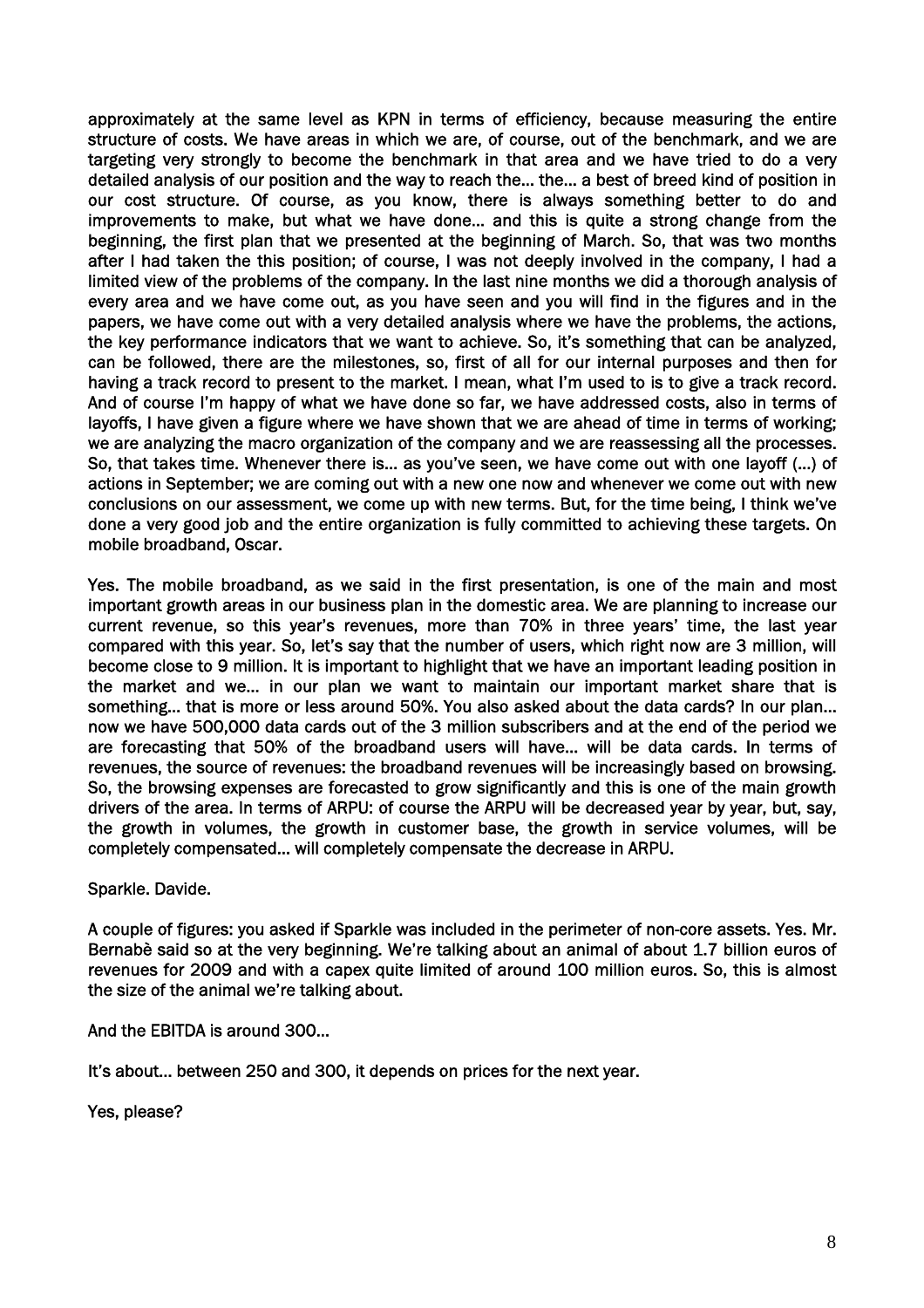*11. Thanks. It's Justin Funnel from Credit Suisse. Are you confirming the 08 guidance still at around 11.5 of EBITDA? I was just trying to work out how we get in line with your comment that it will be flat in 09. So, just the first question: are you confirming 11.5 roughly at the end of 08?* 

# Yes.

*Okay. Thank you. In terms of Argentina, there' s been a story…* 

# Argentina…

*…there's been a story recently that a government committee proposed that there was essentially a conflict of interest between Telephonica's stake in Sofora and your position in Argentina. Are you confident you actually can exercise your 2% option, let alone the 50% option you may have in Sofora; where do you think the politics are going in Argentina, basically?* 

I'll have Marco Patuano, who will be the Chief Executive of Telecom Argentina, so who knows the situation very well… but I can tell you very frankly that we have a right there, we will exercise our right, I think that if there is politics in Argentina, this is of no interest to us. We have a strong commitment in fully exploiting our rights there and we will do everything that is possible to fully exploit our rights there. Marco, do you want to add something?

Yes. The antitrust authority hasn't answered yet, but we had, really, several talks with the local authorities because, as you perfectly know, in Brazil we voluntarily adopted a sort of rules… of governance in order to ensure the market that there are no contacts between Telecom Italia and Telephonica for… in order to manage the asset in a specific country. It's a matter of fact that we're fiercely competing in Argentina, so that there is no signal of any possible wrong doing in this sense. The sentiment of the government recently has been… in the very last talk we had, it was very calm and positive. So we… as Mr. Bernabè said, we are absolutely convinced that we'll… we have a right and we'll exercise our right. Of course, in full agreement with the local authorities and with the government.

### *Thank you.*

As you know, on Argentina we have a rule that is epical to Brazil and Argentina, whereby the Spanish Board members do not participate in our Board meetings when Brazil and Argentina are in… subject. And the same rule that we have applied in Brazil concerning the relationship between the companies in the country is applicable to the Argentinean operations. So, they are totally independent, separate and with no possibility of connection.

### Go ahead.

*12. Yes, good morning, it's Mathieu Robian from BNP Paribas. I have two questions, please. First in Brazil you're basically getting a slight acceleration of revenue growth and I was just trying to understand where it is coming from: is it coming from a reacceleration of market growth? Is it market share you're taking in mobile? Or is it because of the six line initiatives? Second again on Brazil: the Brazilian currency has moved negatively versus the dollar and I wanted to understand how meaningful that is for your SACS, for instance? Handset subsidies in Brazil and capex. And finally just a point of clarification in terms of your free cash-flow guidance: I understand, in the free cash-flow guidance you include some of the assets that may be disposed? So should we assume that the free cash-flow generation of these assets avertedly deal so that if you sell them the free cash-flow generation will still be in line with the three-year guidance at a good level? Thank you.*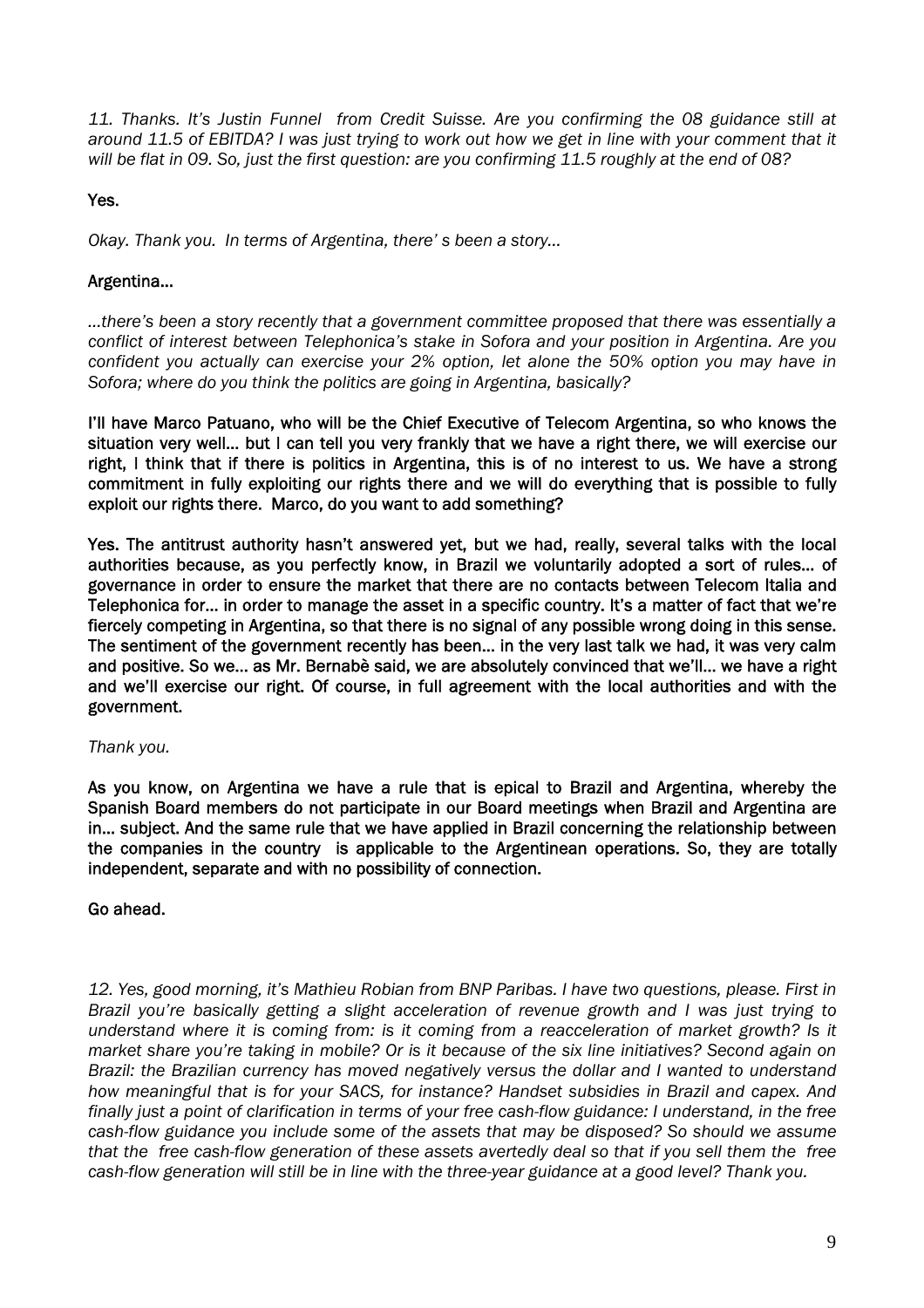Well, on the last… I'll answer to the last question, then I'll turn it over to Oscar Cicchetti for the questions on Brazil. On the free cash-flow generation there are assets that are contributing to the consolidated free cash-flow generation of the group and there are assets that are not contributing. And, therefore, the disposal of these assets will not impact the free cash-flow generation. I consider, for instance… just to give you an example: we have… we don't consolidate Cuba in our… in our figures and yet Cuba is a very valuable asset and, of course, these kinds of assets do not contribute to the decline… I mean, do not have an impact on free cash-flow generation and... that's the case of disposal. Oscar. Brazil.

Yes. As far as the revenue growth in Brazil, something's growing… you know that the market has continued to grow, so we are assuming to have, let's say, a more or less stable market share. At the same time we are trying to, let's say, get back to our leader position in terms of brand image, level of service and so on. And so, the effect of this strategy in our plan is to increase our postpaid customer base. Our postpaid customer base is forecasted to grow, year by year, from 2009 to 2011. Second, what Franco Bernabè was telling you in the presentation in his first speech is our convergence strategy: we believe that there is an important room for growth in mobile broadband, taking into account the status of the wireline network, and to that extent as you saw in the figures we are forecasting at the end of the period 2.5 million subs. On the other hand, we will take advantage of a very monopolistic situation on the wireline and a very limited coverage of the wireline. So, to that extent we are forecasting in our plan to get at the end of the period 3 million subs in wireline… in wireline service provided through mobile technology. If you consider the wireline business as a whole, we can say that it will account for, as Mr. Bernabè said, 1.5 billion at the end of the plan… end of period, that means something around 8%... 8% of revenues, of our… of revenues of TIM Brazil. If you consider the growth, I would say that the contribution of wireline to the growth in Brazil will be something that is close to 50%. And then the SACS. I apologize. As far as the SACS, SACS will be maintained stable. The number right now is something like more than 300 reais; so, it will be maintained at this level, more or less.

### One question down there.

*13. It's Ottavio Adorisio from Société Générale. I have three questions. The first one is for Mr. Pileri. You mentioned refarming as a possibility to increase capacity in the mobile network; can you just give an update about the fact that they have changed… that the regulators have changed the rules to use 3G on 900, and there is an operator in Italy only 3G who doesn't have access to 900, especially proposing that one legally? So, in the UK the regulator is asking to encompass… to actually share the 900: you'll be willing to actually give up some of the 900 in exchange for refarming? And the second one is on… basically it's a much more open question: today we're talking about pricing increase; that's why in Italy there's been a huge debate about… the huge pressure that consumers are going through; now we've seen, on the utilities side, a huge, significant cut on electricity prices… the whole industry has been actually (…) a one-off tax; now, what is the risk that… on the other side, you're basically talking about a deliberate price increase; somebody will come with the bill, and basically will ask for something in exchange; all options have been speculating the price, we are talking about increases in investments for broadband rollout, super fast broadband. On the second line, on the potentially Robin tax, that is the one-off tax that's been on the press for the last couple of weeks. And the third one is on TI Sparkle: could you just tell us how much of the revenues are actually in the company, because, from memory, I think TI Sparkle is related to servicing the group more than third party providers? Thank you.* 

Regarding the refarming process: we reached an agreement with all the other mobile operators in the domestic, in Italy and also taking into account the needs of the only 3G mobile operator and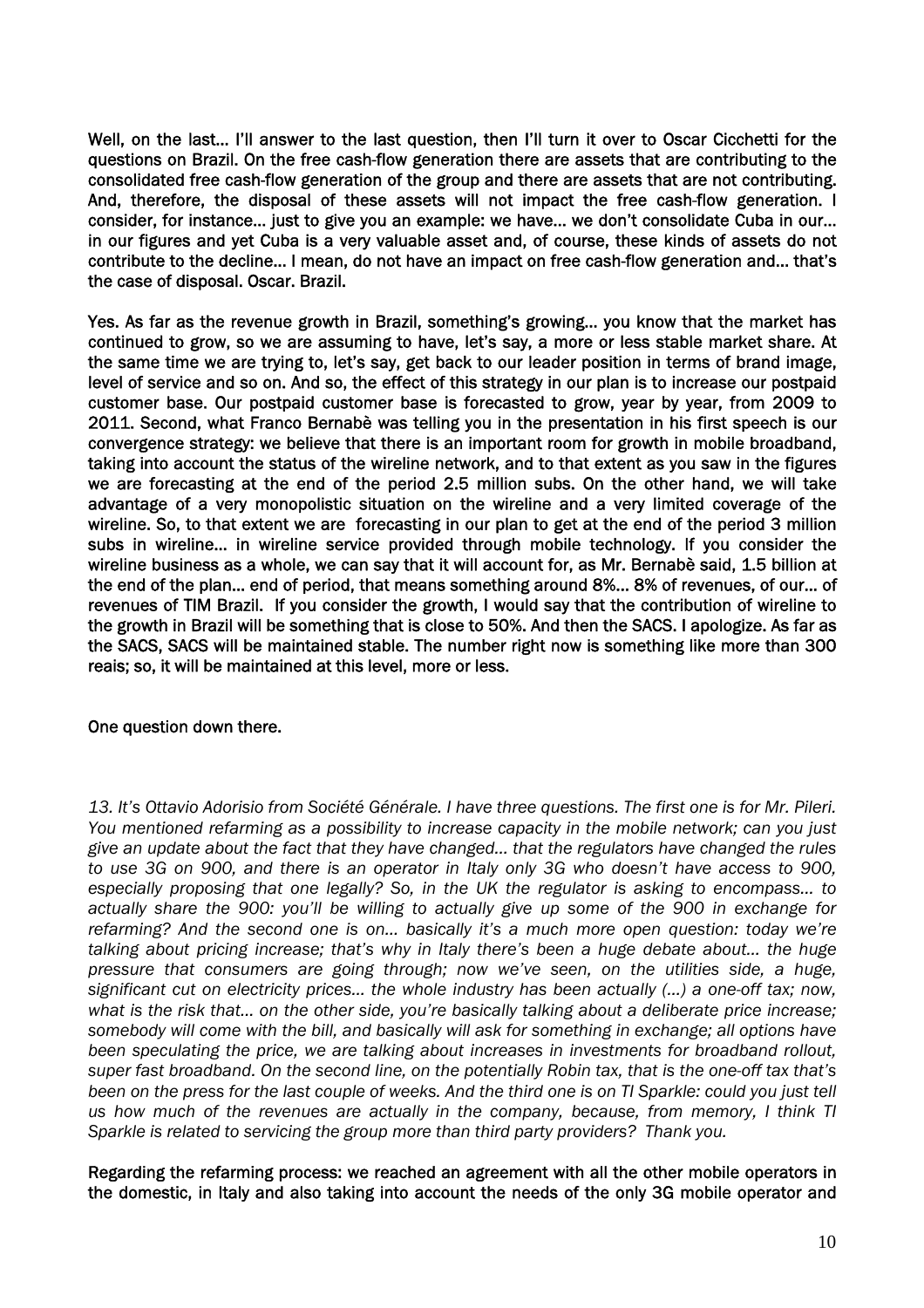that will be at the rest of the… in a particular part of the spectrum. And we proposed these kinds of schemes and these kinds of processes to the Ministry, to the government and we are still waiting for the final view, the final recommendation but we are very, very… we are sure that this kind of proposal will be approved and in our plan we are forecasting the beginning of the delivery of NODE-B in another spectrum in 2010 with the first approximately 1000 nodes and in 2011 another 1000. This is very important because you know that… you know very well that the… the reach of the 900 megahertz 3G technology is higher than the 2 gigahertz spectrum and this will allow us to reach a very important quality of coverage without increasing our capex a lot. It's a pillar of our strategy and we'd like very strongly to work with the authority and the government to speed up the process.

About the second question, I think it's a very sophisticated question and I want to congratulate you, because from a political point of view, I think that people perceived the difference between the fat cats and people coming out of starvation. Now, we've been coming out of starvation and I think that… and that doesn't mean that we need sympathy because normally a big telecommunications operator is not somebody that creates enthusiasm among politicians and so on, but I think we have been able, with a constant and very precise work over the last seven months, to create awareness of what has been done in the past and how Telecom Italia could not survive the same pressure in the future, and I think that this awareness has spread among politicians, among government officials, among ministers and the public opinion; one thing that really makes the difference between the situation before and the situation now is the reaction of consumer associations to the increase in prices. Normally, that would have created a very big row against us in the country. We have taken initiative to discuss with them, to explain the situation to them, to take commitments in terms of quality of service, in terms of…of quality of the relation with the customer. So, in fact we have taken commitments. But I would call them commitments in terms of software and not in terms of hardware, I mean, we are committing ourselves to a more transparent, a more customeroriented approach, to be more open, and I think that everybody has appreciated this approach, and so far we have not had any requests. Now, for the kind of counterparties that you mentioned… now, of course there is a big discussion in Italy on what to do on the next-generation network. I think this is a legitimate discussion. I think that it is legitimate for the politicians to say that the country needs infrastructures. We have said very clearly that we will make investments only as long as these investments have a return on investment, which is up to our standards. And the message has been very clearly spread around the… all the decision-makers and I think it has been very openly received. Now, I think that the so-called Robin tax that you mentioned was a rumor. I don't know how much it was funded, I personally asked whether there was ground for that rumor and I've been confirmed that there's no such a so-called Robin tax under discussion. So, I take it from there and I'm confident that there is nothing so far. But I'm really quite confident that the kind of process that we've been undergoing and the kind of achievements also in terms of tariffs that we are expecting to come in the next few days and that have already been decided will be forthcoming without too many problems. There was another…

Sparkle.

Sparkle, yes.

Sparkle company… is almost one third of the total revenues. Market conditions. So, including Telecom Argentina, Telecom (…) buying some further but not changing the picture very much. So, for 2009 it's something around… between 550 – 600 million euros coming from intercompany.

There's another question on this side.

Yes. Please.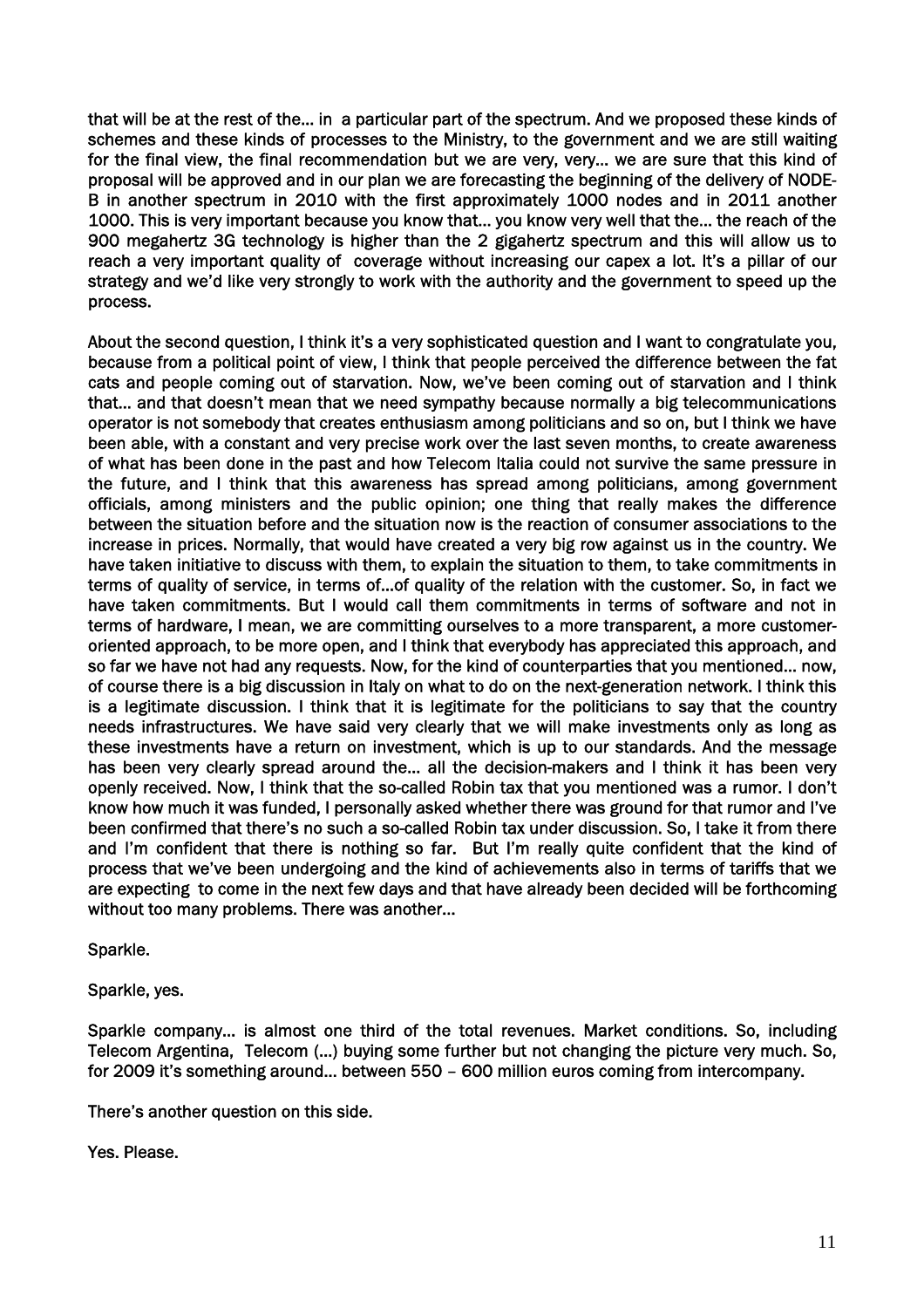*14. Thank you. A very good excuse of you ruled out earlier in the week an interest in India; can I*  just ask about your MNA approach through 2011 excluding Argentina, which you talked about. Is it *right to assume you have no interest in any new geographies MNA going forward?*

I confirm that we have no interest in new geography MNA. We will not do any new geography in MNA. We will be concentrating on Italy and Brazil and I think that that is more than enough for the next two to three years.

One more question down there.

*15. Good morning. Mauro Bonbacigno from BNP Paribas. Can you say a word, please, on your strategy on Telecom Italia Media? Thank you.* 

Oh, good. Good question. Of course… given that it's not neither Telecom Italia nor Brazil, I assume that it's in the basket of whatever we will be disposing. There is, however, one point that has to be marked. I think that we want to be in the IPTV business. I think that despite the fact that Telecom Italia has a completely different business model, it has competences that could help us in the IPTV business. I think that the achievements… by the way, I'm quite surprised because, despite the recession, in the last few months we've been accelerating the IPTV business deployment and it's going fairly well, well in line with our expectations, but our expectations were quite ambitious and I'm quite satisfied about this, so there is an entire new world that we want to cap on TV. Now, well… has Telecom Italia helped us on this? No. So, I think we will be reorganizing, selling little pieces of the company; this we have already done: you've seen an announcement the other day, we've sold the pay-per-view business, we will be selling more, and we will be reorganizing. At the end, we will be keeping whatever competence helped us in developing and deploying our IPTV business.

Any other questions? No more questions? Oh, yes. Please.

*16. Thank you. Carmelo Pappalardo from Dresdner. Just one question. In the last presentation in March, you focused on the synergies with Telephonica, indicating approximately 0.5… sorry, 0.7 billion cash cost heading coming from the synergies: you have not mentioned it today… just to have an outlook here?* 

Yes. I have not mentioned it because it's an ongoing program, we are on track on the program that we have defined. I'm very… as I said before, I'm very happy with the progress we've made with the synergies. Of course, the concept of the synergies with Telephonica is different from the concept of 2 billion cash cost that we have indicated before. I would say that they are calculated in a different way, they have a different impact… consider that in some cases it's optimization of platforms, of IT platforms, there is a great degree of synergies in that; there is a small part of these synergies which is included in the 2 billion, but only a part. So, I would say that to a large extent I would not quantify… because they are calculated in a different way, they are added on top of the 2 billion that I mentioned before. But it's more a… except for the synergies on procurement, it's more on efficiency of processes, combination of sharing of platforms, saving on capex and opex improving the quality of service that we deliver on our platform.

One, I think… a couple of last questions, then I think we can close. Yes, please.